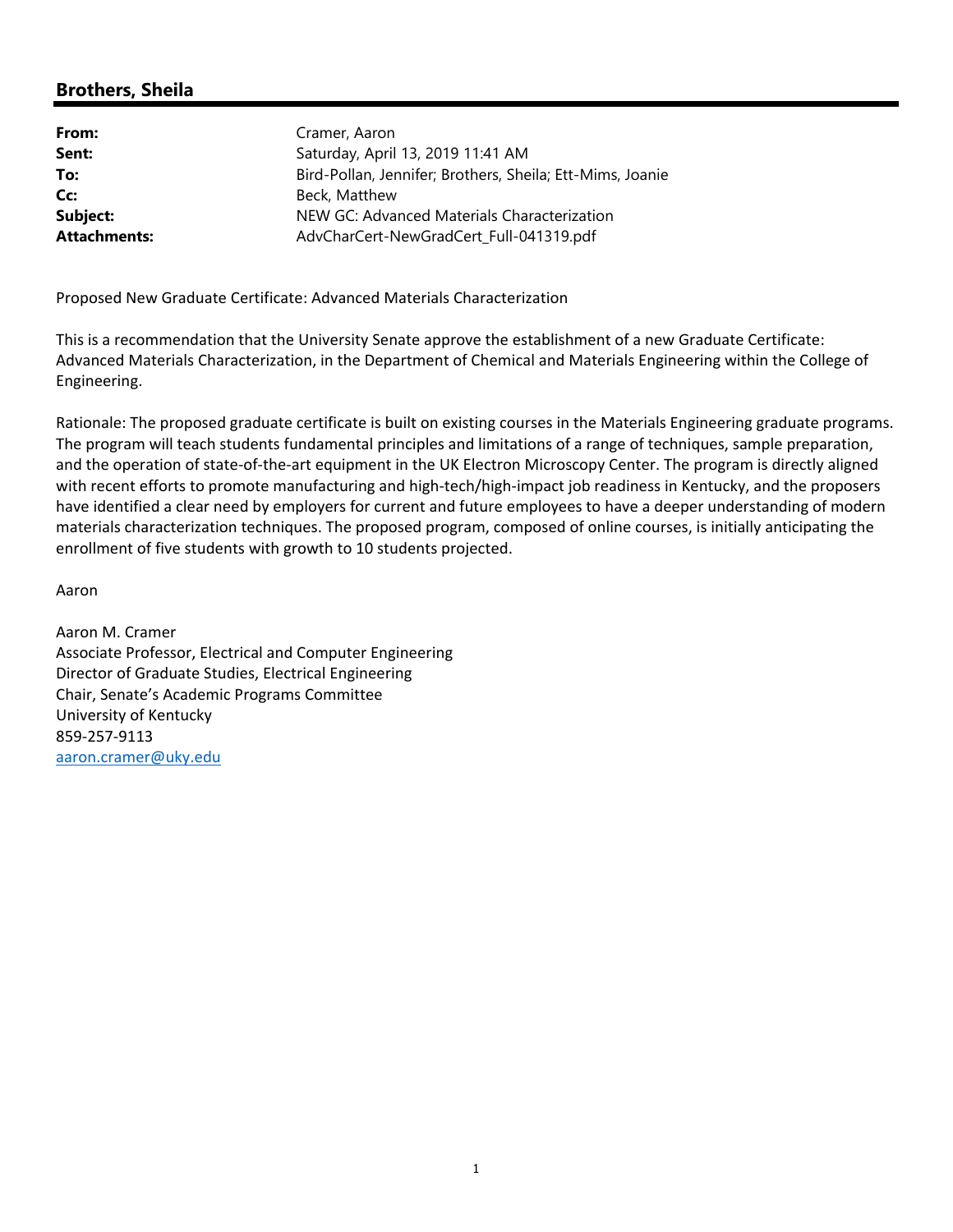*Certificate Description. A graduate certificate shall have a clear and focused academic topic or competency as its subject, meet a clearly defined educational need of a constituency group, such as required continuing-education or accreditation for a particular profession, respond to a specific state mandate or provide a basic competency in an emerging (preferably interdisciplinary) topic. Certificates are minimally nine graduate credit hours but typically no more than 15.* 

*Approval process. Once approved at the college level, your college will send the proposal to the appropriate Senate*  academic council (possibly HCCC and/or UC) for review and approval. Once approved at the academic council level, the *academic council will send your proposal to the Senate Council office for additional review via a committee and then to the SC and University Senate. (The contact person listed on the form will be informed when the proposal has been sent to committee and other times as appropriate.) The last step in the process is Senate approval; upon Senate approval, students can enroll in the new certificate.*

*By default, graduate certificates shall be approved for a period of six (6) years. Re-approvals are also for six years.*

| <b>1. GENERAL INFORMATION</b> |                                                                                                                                                                                                                                  |  |  |  |  |  |
|-------------------------------|----------------------------------------------------------------------------------------------------------------------------------------------------------------------------------------------------------------------------------|--|--|--|--|--|
| 1a                            | Home college: Engineering                                                                                                                                                                                                        |  |  |  |  |  |
|                               |                                                                                                                                                                                                                                  |  |  |  |  |  |
| 1 <sub>b</sub>                | Home educational unit (department, school, college <sup>1</sup> ): Department of Chemical & Materials Engineering                                                                                                                |  |  |  |  |  |
|                               |                                                                                                                                                                                                                                  |  |  |  |  |  |
| 1c                            | Office of Strategic Planning and Institutional Effectiveness (OSPIE) (Please contact OSPIE (OSPIE@L.uky.edu) for<br>help with questions in this section.)                                                                        |  |  |  |  |  |
|                               | Date of contact with OSPIE: 1/22/2019                                                                                                                                                                                            |  |  |  |  |  |
|                               |                                                                                                                                                                                                                                  |  |  |  |  |  |
|                               | $\boxtimes$ Appended to the end of this form is a PDF of the reply from OSPIE.                                                                                                                                                   |  |  |  |  |  |
|                               |                                                                                                                                                                                                                                  |  |  |  |  |  |
|                               | $\boxtimes$ Appended to the end of this form is a letter(s) of administrative feasibility from the                                                                                                                               |  |  |  |  |  |
|                               | dean(s) of the college(s) offering the certificate.                                                                                                                                                                              |  |  |  |  |  |
|                               |                                                                                                                                                                                                                                  |  |  |  |  |  |
|                               | CIP Code (confirmed by OSPIE): 40.1001                                                                                                                                                                                           |  |  |  |  |  |
| 1 <sub>d</sub>                | Proposed certificate name: Graduate Certificate in Advanced Materials Characterization                                                                                                                                           |  |  |  |  |  |
|                               |                                                                                                                                                                                                                                  |  |  |  |  |  |
| 1e                            | Specific Date <sup>2</sup> : Fall 20<br>Fall semester following approval.<br>Requested effective date:<br>$\boxtimes$<br><b>OR</b>                                                                                               |  |  |  |  |  |
|                               |                                                                                                                                                                                                                                  |  |  |  |  |  |
| 1 <sup>f</sup>                | Contact person name: Matthew J. Beck<br>Email: $m. beck@uky.edu$<br>Phone: 7-0039                                                                                                                                                |  |  |  |  |  |
|                               |                                                                                                                                                                                                                                  |  |  |  |  |  |
| 2. OVERVIEW                   |                                                                                                                                                                                                                                  |  |  |  |  |  |
| 2a                            | Provide a brief description of the proposed new graduate certificate. (300 word limit)                                                                                                                                           |  |  |  |  |  |
|                               | The four course Advanced Materials Characterization Certificate (AMCC) builds on existing courses in the                                                                                                                         |  |  |  |  |  |
|                               | Materials Engineering Program, an in-progress tenure-track faculty hire, and recent multi-million dollar                                                                                                                         |  |  |  |  |  |
|                               | investments in characterization equipment in the UK Electron Microscopy Center (EMC). Taught by active and                                                                                                                       |  |  |  |  |  |
|                               | engaged Materials Engineering faculty and EMC research staff, students will explore characterization techniques<br>for analyzing the atomic-through-mesoscale structure of materials and their surfaces. Students will learn the |  |  |  |  |  |
|                               | fundamental principles and limitations of a range of techniques, to prepare samples, and to operate state-of-the-                                                                                                                |  |  |  |  |  |
|                               | art equipment. The program will provide a direct, hands-on experience to both on-campus and distance learning                                                                                                                    |  |  |  |  |  |
|                               |                                                                                                                                                                                                                                  |  |  |  |  |  |

 $1$  Only cross-disciplinary graduate certificates may be homed at the college level.

<sup>&</sup>lt;sup>2</sup> Certificates are typically made effective for the semester following approval. No program will be made effective unless all approvals, up through and including University Senate approval, are received.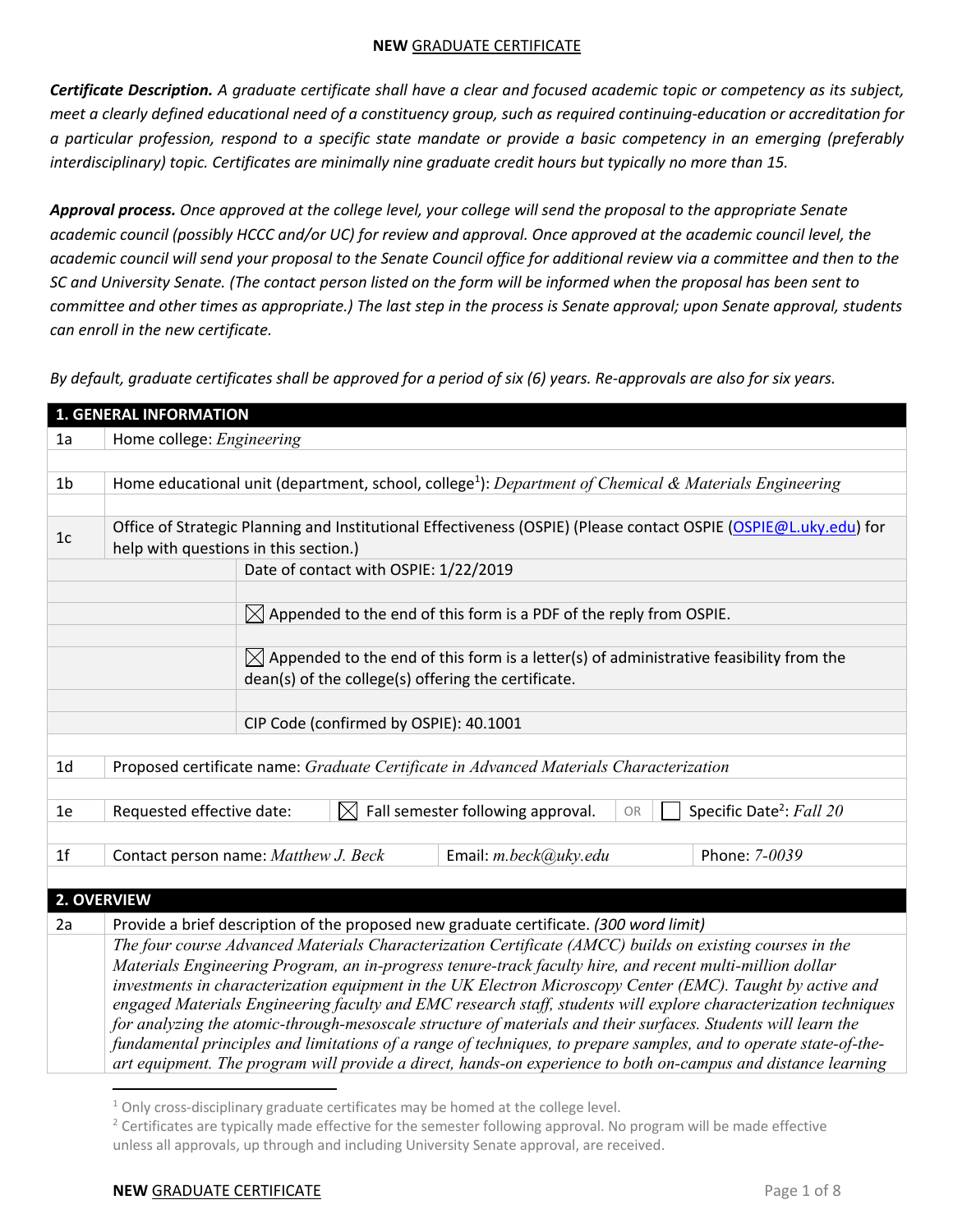|                | participants and be of interest to current professionals and post-baccalaureate students from a range of STEM<br>backgrounds and industries.                                                                                                                                                                                                                                                                                                                                                                                   |                 |                 |  |  |
|----------------|--------------------------------------------------------------------------------------------------------------------------------------------------------------------------------------------------------------------------------------------------------------------------------------------------------------------------------------------------------------------------------------------------------------------------------------------------------------------------------------------------------------------------------|-----------------|-----------------|--|--|
|                |                                                                                                                                                                                                                                                                                                                                                                                                                                                                                                                                |                 |                 |  |  |
| 2 <sub>b</sub> | This proposed graduate certificate (check all that apply):                                                                                                                                                                                                                                                                                                                                                                                                                                                                     |                 |                 |  |  |
|                | $\boxtimes$ Has a clear and focused academic competency as its subject.                                                                                                                                                                                                                                                                                                                                                                                                                                                        |                 |                 |  |  |
|                | Meets a clearly defined educational need of a constituency group (e.g. continuing education or licensing)<br>$\bowtie$                                                                                                                                                                                                                                                                                                                                                                                                         |                 |                 |  |  |
|                | Responds to a specific state mandate.                                                                                                                                                                                                                                                                                                                                                                                                                                                                                          |                 |                 |  |  |
|                | $\boxtimes$ Provides a basic competency in an emerging, preferably interdisciplinary, topic.                                                                                                                                                                                                                                                                                                                                                                                                                                   |                 |                 |  |  |
|                |                                                                                                                                                                                                                                                                                                                                                                                                                                                                                                                                |                 |                 |  |  |
| 2c             | Affiliation. Is the graduate certificate affiliated with a degree program? (related to 3c)                                                                                                                                                                                                                                                                                                                                                                                                                                     | Yes $\boxtimes$ | No              |  |  |
|                | If "yes," include a brief statement of how it will complement the program. If "no," incorporate a statement as to<br>how it will provide an opportunity for a student to gain knowledge or skills not already available at UK. (300<br>word limit)                                                                                                                                                                                                                                                                             |                 |                 |  |  |
|                | The four course Advanced Materials Characterization Certificate (AMCC) builds on and extends existing<br>coursework in the Materials Engineering Program. The AMCC will be an appropriate and attractive "add-on"<br>credential for BS graduates from Materials Engineering, current professionals working in Materials Engineeirng,<br>and for BS graduates of related STEM disciplines. The AMCC consists of content beyond that available in<br>existing Materials Engineering degree offerings or anywhere else on campus. |                 |                 |  |  |
|                |                                                                                                                                                                                                                                                                                                                                                                                                                                                                                                                                |                 |                 |  |  |
| 2d             | Duplication. Are there similar regional or national offerings?                                                                                                                                                                                                                                                                                                                                                                                                                                                                 | Yes $\boxtimes$ | No <sub>1</sub> |  |  |
|                | If "Yes," explain how the proposed certificate will or will not compete with similar regional or national offerings.                                                                                                                                                                                                                                                                                                                                                                                                           |                 |                 |  |  |
|                | There are two other graudate certificate programs in Advanced Characterization in the US: one at the University                                                                                                                                                                                                                                                                                                                                                                                                                |                 |                 |  |  |
|                | of Florida, and one at Illinois Institute of Technology. In addition, a range of "nanotechnology" graduate                                                                                                                                                                                                                                                                                                                                                                                                                     |                 |                 |  |  |
|                | certificates are offered at various US institutions that have some limited overlap with the AMCC. The UK AMCC                                                                                                                                                                                                                                                                                                                                                                                                                  |                 |                 |  |  |
|                | will differentiate itself based on the wide range of characterization techniques covered, the degree of interactive,                                                                                                                                                                                                                                                                                                                                                                                                           |                 |                 |  |  |
|                | student-driven experiential content, and a clear focus on industry-relevant skills, knowledge and capabilities.                                                                                                                                                                                                                                                                                                                                                                                                                |                 |                 |  |  |
|                |                                                                                                                                                                                                                                                                                                                                                                                                                                                                                                                                |                 |                 |  |  |
| 2e             | Rationale and Demand. State the rationale for the new graduate certificate and explain the need for it (e.g.<br>market demand, student requests, state mandate, interdisciplinary topic). (400 word limit)                                                                                                                                                                                                                                                                                                                     |                 |                 |  |  |
|                |                                                                                                                                                                                                                                                                                                                                                                                                                                                                                                                                |                 |                 |  |  |
|                | Cross-cutting technological advances that improve sustainability, health and welfare, and the standard of living<br>depend on the availability of tools and techniques to explore and visualize the relationships between the structure,                                                                                                                                                                                                                                                                                       |                 |                 |  |  |
|                | processing, and performance of natural and engineered materials. Increasingly employers in manufacturing and                                                                                                                                                                                                                                                                                                                                                                                                                   |                 |                 |  |  |
|                | materials processing, pharmaceuticals and biomaterials, and high technology require employees with knowledge                                                                                                                                                                                                                                                                                                                                                                                                                   |                 |                 |  |  |
|                | of and experience in advanced techniques for characterizing precisely these materials relationships. The UK                                                                                                                                                                                                                                                                                                                                                                                                                    |                 |                 |  |  |
|                | Advanced Materials Characterization Certificate (AMCC) will provide students from a wide range of technology-                                                                                                                                                                                                                                                                                                                                                                                                                  |                 |                 |  |  |
|                | focused backgrounds an in-depth understanding of and training in the methods, principles of operation, and                                                                                                                                                                                                                                                                                                                                                                                                                     |                 |                 |  |  |
|                | specific applications of state-of-the-art industry-relevant instrumentation for materials characterization.                                                                                                                                                                                                                                                                                                                                                                                                                    |                 |                 |  |  |
|                |                                                                                                                                                                                                                                                                                                                                                                                                                                                                                                                                |                 |                 |  |  |
|                | Recent efforts to promote manufacturing and high-tech/high-impact job-readiness in Kentucky directly align with                                                                                                                                                                                                                                                                                                                                                                                                                |                 |                 |  |  |
|                | the proposed program, which will train current professionals and post-baccalaureate to understand and apply                                                                                                                                                                                                                                                                                                                                                                                                                    |                 |                 |  |  |
|                | state-of-the-art tools to investigate, control and design new materials.                                                                                                                                                                                                                                                                                                                                                                                                                                                       |                 |                 |  |  |
|                |                                                                                                                                                                                                                                                                                                                                                                                                                                                                                                                                |                 |                 |  |  |
|                | In addition, the AMCC will leverage \$8M+ of new equipment in the UK Electron Microscopy Center, which                                                                                                                                                                                                                                                                                                                                                                                                                         |                 |                 |  |  |
|                | currently engages with numerous regional industry partners on a range of research and development projects.                                                                                                                                                                                                                                                                                                                                                                                                                    |                 |                 |  |  |
|                | The UK EMC's industry partners have made clear that they would like their current and future employees to<br>possess a deeper fundamental and practical understanding of what modern materials characterization techniques                                                                                                                                                                                                                                                                                                     |                 |                 |  |  |
|                | can and cannot do, and how to operate state-of-the-art tools. Numerous industry interactions by the team                                                                                                                                                                                                                                                                                                                                                                                                                       |                 |                 |  |  |
|                |                                                                                                                                                                                                                                                                                                                                                                                                                                                                                                                                |                 |                 |  |  |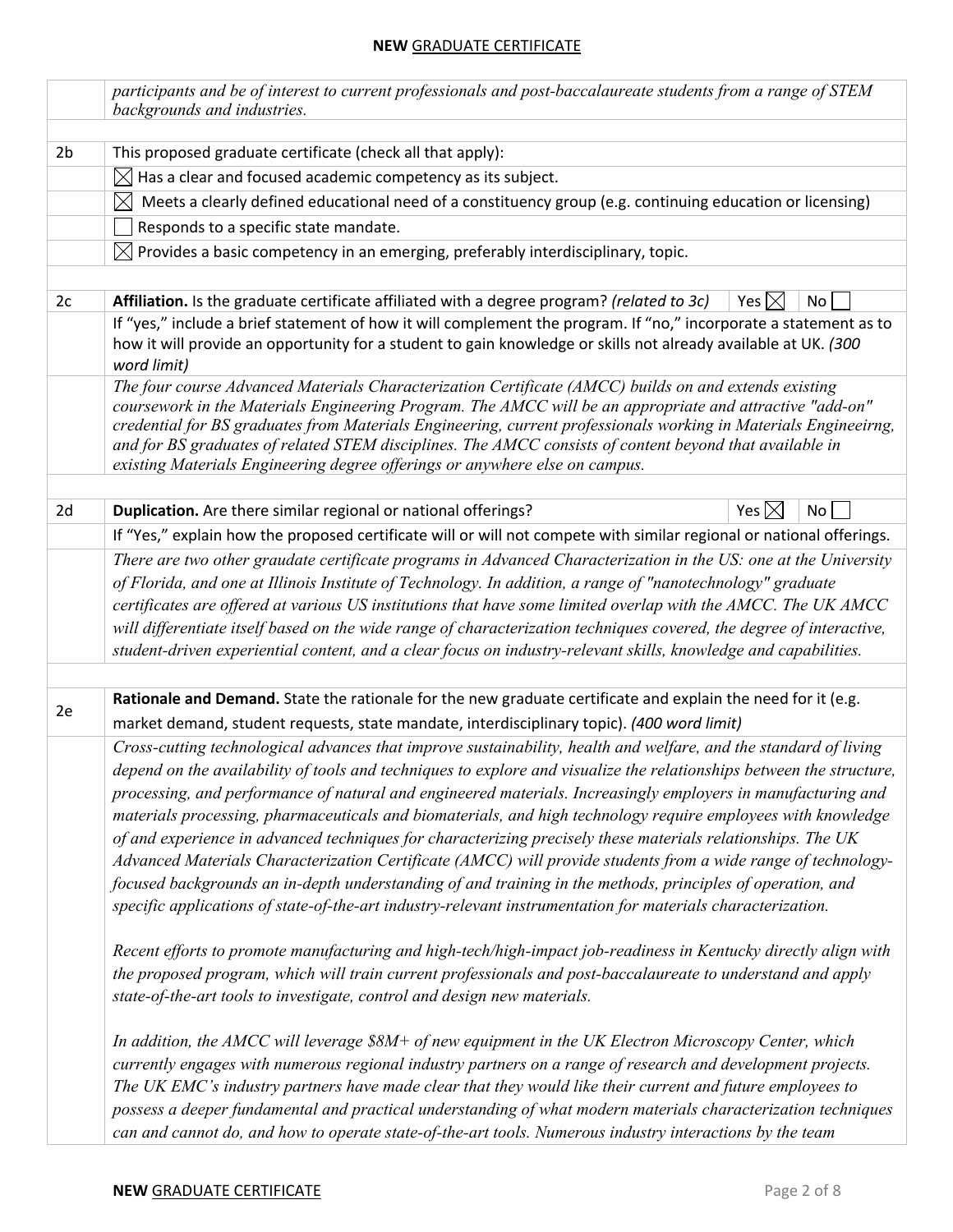|                |                                                   | developing this certificate have highlighted a strong desire for "professional development" opportunities focused                                                                                                                |                           |          |        |                  |                            |  |
|----------------|---------------------------------------------------|----------------------------------------------------------------------------------------------------------------------------------------------------------------------------------------------------------------------------------|---------------------------|----------|--------|------------------|----------------------------|--|
|                |                                                   | on understanding operating materials characterization tools. The present certificate is directly aimed at this                                                                                                                   |                           |          |        |                  |                            |  |
|                |                                                   | market, and we estimate that initial enrollment of current professionals would be 5-10 students/year.                                                                                                                            |                           |          |        |                  |                            |  |
| 2f             |                                                   | Target student population. Check the box(es) that apply to the target student population.                                                                                                                                        |                           |          |        |                  |                            |  |
|                | $\boxtimes$ Currently enrolled graduate students. |                                                                                                                                                                                                                                  |                           |          |        |                  |                            |  |
|                | $\boxtimes$ Post-baccalaureate students.          |                                                                                                                                                                                                                                  |                           |          |        |                  |                            |  |
|                |                                                   |                                                                                                                                                                                                                                  |                           |          |        |                  |                            |  |
| 2g             |                                                   | Describe the demographics of the intended audience. (150 word limit)                                                                                                                                                             |                           |          |        |                  |                            |  |
|                |                                                   | The Advanced Materials Characterization Certificate will be of value both as a professional development                                                                                                                          |                           |          |        |                  |                            |  |
|                |                                                   | opportunity for those already working in industry, and as a post-baccalaureate credential for those seeking to                                                                                                                   |                           |          |        |                  |                            |  |
|                |                                                   | improve job prospects. The certificate will be of interest to individuals working in the manufacturing, metals                                                                                                                   |                           |          |        |                  |                            |  |
|                |                                                   | processing, materials fabrication, composite materials, biomaterials, pharmaceutical, aerospace, automotive and                                                                                                                  |                           |          |        |                  |                            |  |
|                | recycling industries.                             |                                                                                                                                                                                                                                  |                           |          |        |                  |                            |  |
|                |                                                   |                                                                                                                                                                                                                                  |                           |          |        |                  |                            |  |
| 2 <sub>h</sub> |                                                   | Projected enrollment. What are the enrollment projections for the first three years?                                                                                                                                             |                           |          |        |                  |                            |  |
|                |                                                   | Year 1                                                                                                                                                                                                                           | Year 2                    |          | Year 3 |                  |                            |  |
|                |                                                   |                                                                                                                                                                                                                                  | (Yr. 1 continuing $+$ new |          |        |                  | (Yrs. 1 and 2 continuing + |  |
|                |                                                   |                                                                                                                                                                                                                                  | entering)                 |          |        | new entering)    |                            |  |
|                | Number of Students                                | 5                                                                                                                                                                                                                                | 10                        |          | 10     |                  |                            |  |
|                |                                                   |                                                                                                                                                                                                                                  |                           |          |        |                  |                            |  |
| 2i             | via DL?                                           | Distance learning (DL). Initially, will any portion of the graduate certificate be offered                                                                                                                                       |                           |          |        | Yes $\boxtimes$  | No                         |  |
|                |                                                   | If "Yes," please indicate below the percentage of the certificate that will be offered via DL.                                                                                                                                   |                           |          |        |                  |                            |  |
|                | $1\% - 24\%$                                      | 25% - 49%                                                                                                                                                                                                                        | 50% - 74%                 | 75 - 99% |        | 100% $\boxtimes$ |                            |  |
|                |                                                   |                                                                                                                                                                                                                                  |                           |          |        |                  |                            |  |
|                |                                                   | If "Yes," describe the DL course(s) in detail, including the number of required DL courses. (300 word limit)                                                                                                                     |                           |          |        |                  |                            |  |
|                |                                                   | All courses in the certificate will be available as DL courses. Lecture-style course content, including equipment                                                                                                                |                           |          |        |                  |                            |  |
|                |                                                   | and technique demonstrations, will be recorded as digital videos. Homeworks, quizzes, tests, and projects will be                                                                                                                |                           |          |        |                  |                            |  |
|                |                                                   | available to both download and submit online. Discussion content will either be video live-streamed or occur in                                                                                                                  |                           |          |        |                  |                            |  |
|                |                                                   | online forums. Instructors will be available during office hours via online video chat and over email. All courses<br>will have time/content benchmarks that will sychronize participation on an approximately weekly basis. All |                           |          |        |                  |                            |  |
|                |                                                   | syncronization points will be clearly indicated in the course syllabus. In addition, state-of-the-art characterization                                                                                                           |                           |          |        |                  |                            |  |
|                |                                                   | equipment located in the UK Electron Microscopy Center will be available for internet-based remote operation                                                                                                                     |                           |          |        |                  |                            |  |
|                |                                                   | allowing "digital hands-on learning" experiences as part of courses in the certificate.                                                                                                                                          |                           |          |        |                  |                            |  |
|                |                                                   |                                                                                                                                                                                                                                  |                           |          |        |                  |                            |  |
|                | <b>3. ADMINISTRATION AND RESOURCES</b>            |                                                                                                                                                                                                                                  |                           |          |        |                  |                            |  |
|                |                                                   |                                                                                                                                                                                                                                  |                           |          |        |                  |                            |  |
| 3a             |                                                   | Administration. Describe how the proposed graduate certificate will be administered, including admissions,<br>student advising, retention, etc. (150 word limit)                                                                 |                           |          |        |                  |                            |  |
|                |                                                   | The Director of Graduate Studies in Materials Engineering, or his or her designee, will serve as the Certificate                                                                                                                 |                           |          |        |                  |                            |  |
|                |                                                   | Director, and be supported by the chair and staff of the Chemical & Materials Engineering (CME) Department.                                                                                                                      |                           |          |        |                  |                            |  |
|                |                                                   | Student advising will be handled by the professional advising staff in the CME Department. Student admissions                                                                                                                    |                           |          |        |                  |                            |  |
|                |                                                   | and rentention activities will be handled by the Certificate Director. Course content and curriculum issues will be                                                                                                              |                           |          |        |                  |                            |  |
|                |                                                   | managed by the Certificate Director in conjunction with the Faculty of Record.                                                                                                                                                   |                           |          |        |                  |                            |  |
|                |                                                   |                                                                                                                                                                                                                                  |                           |          |        |                  |                            |  |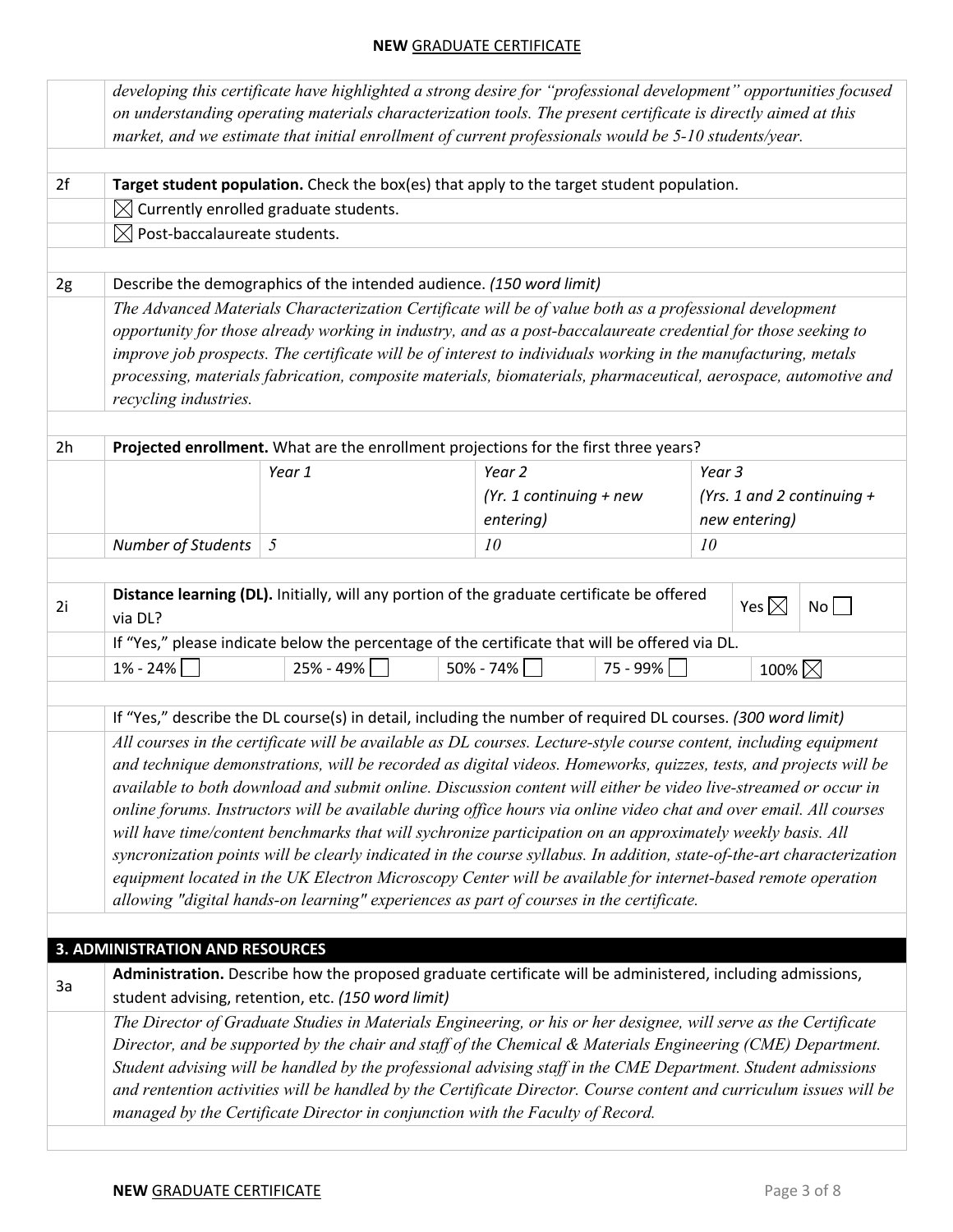|                  | Faculty of Record and Certificate Director. (related to 2c) The faculty of record consists of the graduate                                                  |                 |                                  |  |
|------------------|-------------------------------------------------------------------------------------------------------------------------------------------------------------|-----------------|----------------------------------|--|
|                  | certificate director and other faculty who will be responsible for planning and participating in the certificate                                            |                 |                                  |  |
| 3b               | program. The director must be a member of the Graduate Faculty of the University and is appointed by the dean                                               |                 |                                  |  |
|                  | of the Graduate School. The faculty of record must be comprised of three or more faculty. At least three                                                    |                 |                                  |  |
|                  | members of the graduate certificate's faculty of record must be members of the Graduate Faculty.                                                            |                 |                                  |  |
|                  | The graduate certificate is affiliated with a degree program.                                                                                               | Yes $\boxtimes$ | $\overline{N}$ o $\vert$ $\vert$ |  |
|                  | If "Yes," list the name of the affiliated degree program below. If "No," describe below the process for identifying                                         |                 |                                  |  |
|                  | the faculty of record and the certificate director, including selection criteria, term of service, and method for                                           |                 |                                  |  |
|                  | adding and removing members. (150 word limit)                                                                                                               |                 |                                  |  |
|                  | <b>Materials Engineering</b>                                                                                                                                |                 |                                  |  |
|                  |                                                                                                                                                             |                 |                                  |  |
| 3 <sub>c</sub>   | Course utilization. Will this graduate certificate include courses from another unit(s)?                                                                    | Yes             | No $\boxtimes$                   |  |
|                  | If "Yes," two pieces of supporting documentation are required.                                                                                              |                 |                                  |  |
|                  |                                                                                                                                                             |                 |                                  |  |
|                  | Check to confirm that appended to the end of this form is a letter of support from the other units'                                                         |                 |                                  |  |
|                  | chair/director <sup>3</sup> from which individual courses will be used. The letter must include demonstration of true                                       |                 |                                  |  |
|                  | collaboration between multiple units <sup>4</sup> and impact on the course's use on the home educational unit.                                              |                 |                                  |  |
|                  | Check to confirm that appended to the end of this form is verification that the chair/director of the other                                                 |                 |                                  |  |
|                  | unit has consent from the faculty members of the unit. This typically takes the form of meeting minutes.                                                    |                 |                                  |  |
|                  |                                                                                                                                                             |                 |                                  |  |
| 3d               | Financial Resources. What are the (non-course) resource implications for the proposed graduate certificate,                                                 |                 |                                  |  |
|                  | including any projected budget needs? (300 word limit)                                                                                                      |                 |                                  |  |
|                  | None.                                                                                                                                                       |                 |                                  |  |
|                  |                                                                                                                                                             |                 |                                  |  |
| 3e               | Other Resources. Will the proposed certificate utilize resources (e.g. departmentally<br>controlled equipment or lab space) from additional units/programs? | Yes $\boxtimes$ | No                               |  |
|                  | If "Yes," identify the other resources that will be shared. (150 word limit)                                                                                |                 |                                  |  |
|                  | The AMCC has been developed in conjunction with the UK Electron Microscopy Center (EMC) who will be                                                         |                 |                                  |  |
|                  | providing teaching resources, including access to equipment and space in the EMC.                                                                           |                 |                                  |  |
|                  | If "Yes," two pieces of supporting documentation are required.                                                                                              |                 |                                  |  |
|                  |                                                                                                                                                             |                 |                                  |  |
|                  | $\boxtimes$ Check to confirm that appended to the end of this form is a letter of support from the appropriate                                              |                 |                                  |  |
|                  | chair/director <sup>4</sup> of the unit whose "other resources" will be used.                                                                               |                 |                                  |  |
|                  |                                                                                                                                                             |                 |                                  |  |
|                  | $\boxtimes$ Check to confirm that appended to the end of this form is verification that the chair/director of the other                                     |                 |                                  |  |
|                  | unit has consent from the faculty members of the unit. This typically takes the form of meeting minutes.                                                    |                 |                                  |  |
| <b>4. IMPACT</b> |                                                                                                                                                             |                 |                                  |  |
| 4a               | Other related programs. Are there any related UK programs and certificates?                                                                                 | Yes             | No $\boxtimes$                   |  |
|                  | If "Yes," describe how the new certificate will complement these existing UK offerings. (250 word limit)                                                    |                 |                                  |  |
|                  |                                                                                                                                                             |                 |                                  |  |
|                  |                                                                                                                                                             |                 |                                  |  |

<sup>&</sup>lt;sup>3</sup> A dean may submit a letter only when there is no educational unit below the college level, i.e. there is no department/school.

<sup>4</sup> Show evidence of detailed collaborative consultation with such units early in the process.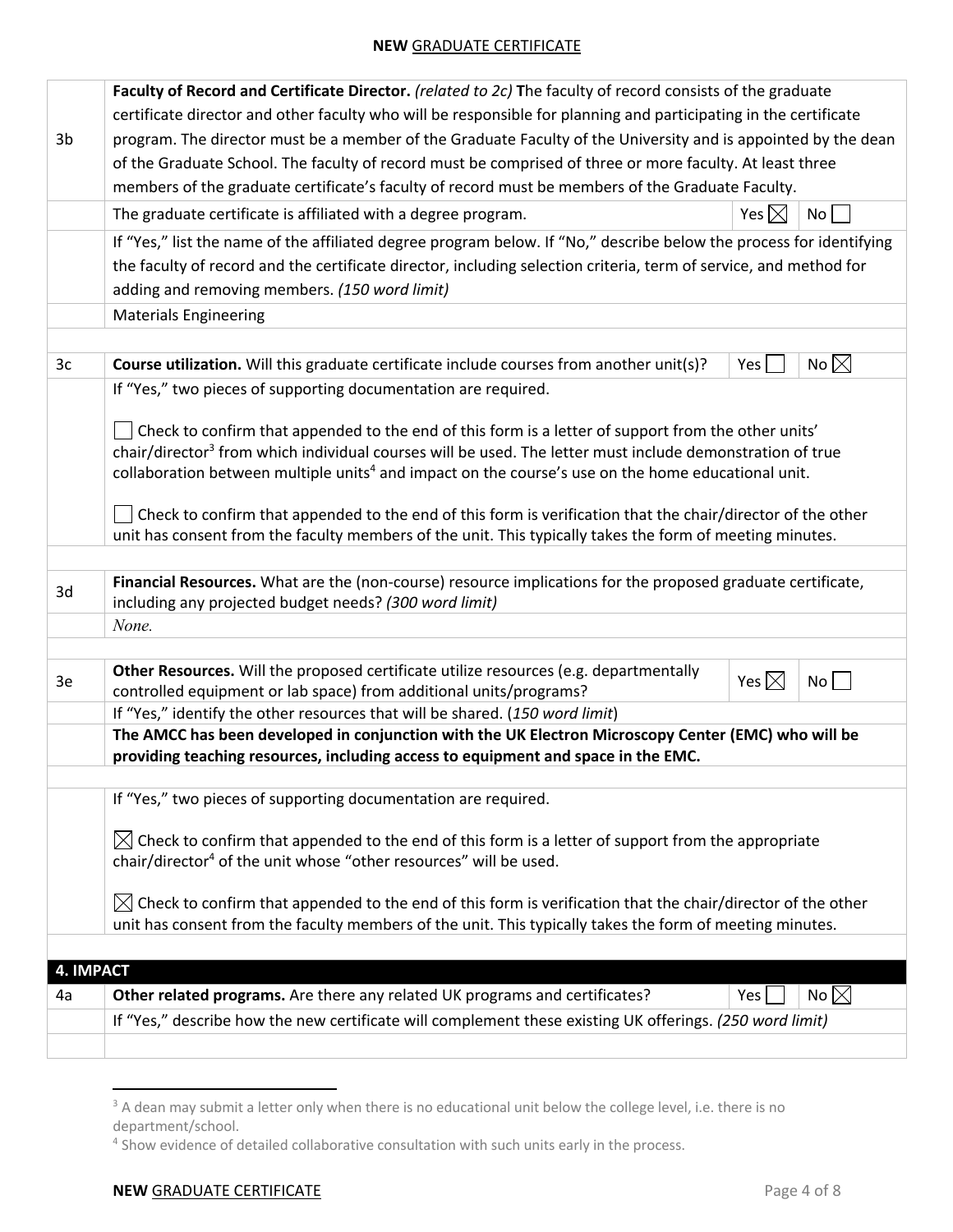If "Yes," two pieces of supporting documentation are required.

 $\Box$  Check to confirm that appended to the end of this form is a letter of support from each potentially-affected academic unit administrators.

Check to confirm that appended to the end of this form is verification that the chair/director has input from  $\mathbf{I}$ the faculty members of the unit. This typically takes the form of meeting minutes.

### **5. ADMISSIONS CRITERIA AND CURRICULUM STRUCTURE**

5a **Admissions criteria.** List the admissions criteria for the proposed graduate certificate. *(150 word limit) An earned Bachelor of Science degree in a STEM field plus experience or prior coursework equivalent to MSE 201 and MSE 301. Applications will be reviewed by the Certificate Director to determine compliance.*

| 5b                 | Core courses. List the required core courses below.                                     |                      |                            |
|--------------------|-----------------------------------------------------------------------------------------|----------------------|----------------------------|
| Prefix &<br>Number | Course Title                                                                            | Credit<br><b>Hrs</b> | Course Status <sup>5</sup> |
| <b>MSE</b><br>510  | <b>Structure of Materials</b>                                                           | $\mathfrak{Z}$       | <b>New</b>                 |
| <b>MSE</b><br>520  | Advanced Materials Characterization: Imaging and Surface<br>Science Techniques          | $\mathfrak{Z}$       | <b>New</b>                 |
| <b>MSE</b><br>521  | Advanced Materials Characterization: Spectroscopic and<br><b>Diffraction Techniques</b> | $\mathfrak{Z}$       | <b>New</b>                 |
| <b>MSE</b><br>585  | <b>Materials Characterization Techniques</b>                                            | $\mathfrak{Z}$       | Change                     |
|                    |                                                                                         |                      | Select one                 |
|                    | <b>Total Credit Hours of Core Courses:</b>                                              |                      |                            |

| 5c<br>Elective courses. List the electives below. |                                                                                                          |                      |                            |  |  |
|---------------------------------------------------|----------------------------------------------------------------------------------------------------------|----------------------|----------------------------|--|--|
| Prefix &<br>Number                                | Course Title                                                                                             | Credit<br><b>Hrs</b> | Course Status <sup>6</sup> |  |  |
|                                                   |                                                                                                          |                      | Select one                 |  |  |
|                                                   |                                                                                                          |                      | Select one                 |  |  |
|                                                   |                                                                                                          |                      | Select one                 |  |  |
|                                                   |                                                                                                          |                      | Select one                 |  |  |
|                                                   |                                                                                                          |                      | Select one                 |  |  |
|                                                   |                                                                                                          |                      | Select one                 |  |  |
|                                                   |                                                                                                          |                      |                            |  |  |
| 5d                                                | Are there any other requirements for the graduate certificate? If "Yes," note below.<br>(150 word limit) |                      | No $\boxtimes$<br>Yes      |  |  |

<sup>&</sup>lt;sup>5</sup> Use the drop-down list to indicate if the course is a new course ("new"), an existing course that will change ("change"), or if the course is an existing course that will not change ("no change").

<sup>&</sup>lt;sup>6</sup> Use the drop-down list to indicate if the course is a new course ("new"), an existing course that will change ("change"), or if the course is an existing course that will not change ("no change").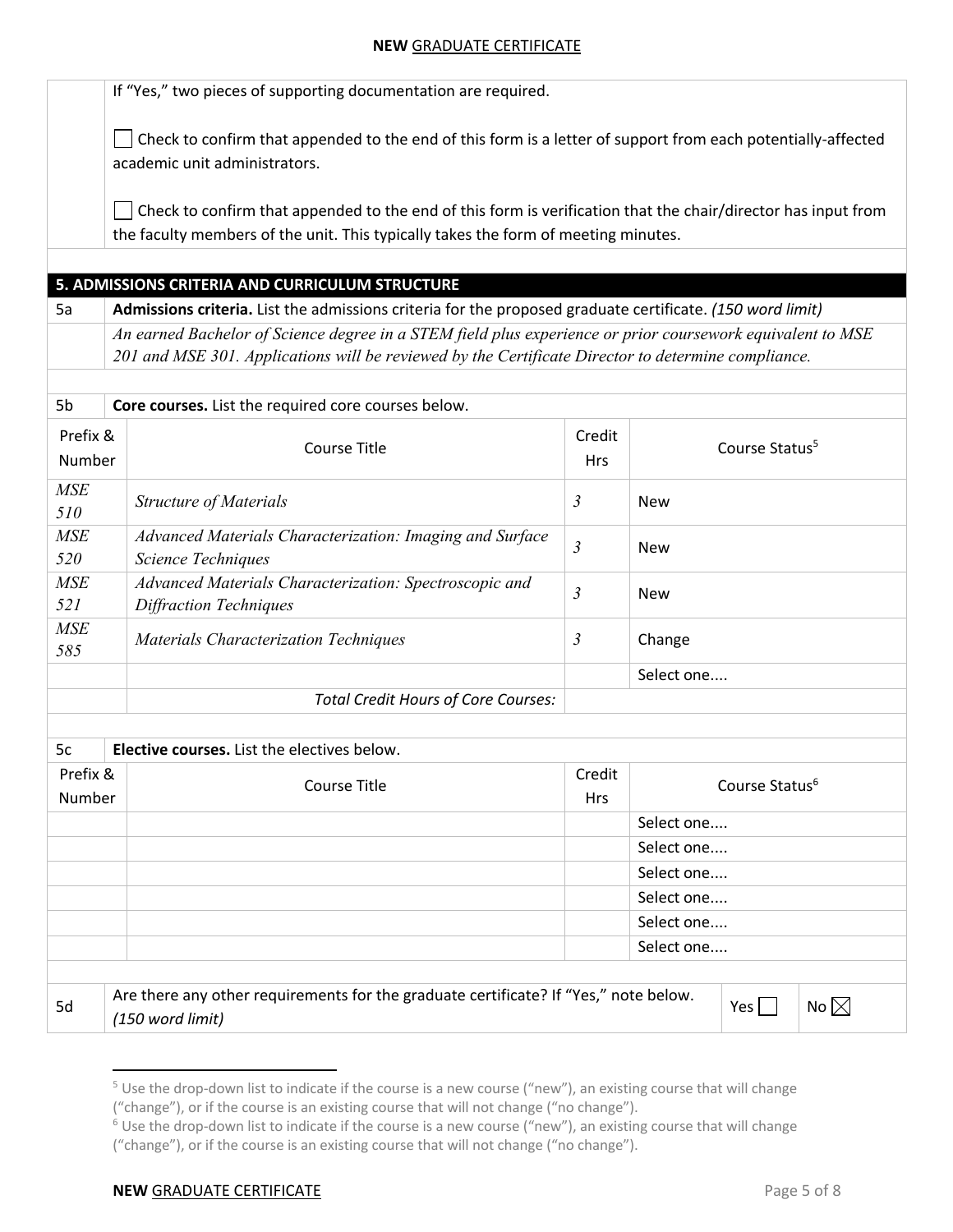| 5e | Is there any other narrative about the graduate certificate that should be included in<br>the Bulletin? If "Yes," please note below. (300 word limit)                                                                                                                                                                                                                                                                                                                                                                                                                                                                                                                                                                                                                                                                                                                                                                                                                                                                                                                                                                                                                                                                                                                                                                                                                                                 | Yes $\boxtimes$ | No |
|----|-------------------------------------------------------------------------------------------------------------------------------------------------------------------------------------------------------------------------------------------------------------------------------------------------------------------------------------------------------------------------------------------------------------------------------------------------------------------------------------------------------------------------------------------------------------------------------------------------------------------------------------------------------------------------------------------------------------------------------------------------------------------------------------------------------------------------------------------------------------------------------------------------------------------------------------------------------------------------------------------------------------------------------------------------------------------------------------------------------------------------------------------------------------------------------------------------------------------------------------------------------------------------------------------------------------------------------------------------------------------------------------------------------|-----------------|----|
|    | In the four course Advanced Materials Characterization Certificate (AMCC) students will explore techniques for<br>characterizing and analyzing the atomic-through-mesoscale structure of materials and their surfaces. Students will<br>learn the fundamental principles and limitations of a range of techniques, to prepare samples, and to operate<br>state-of-the-art equipment. The program will provide direct, hands-on experiences to both on-campus and distance<br>learning participants by leveraging internet-based remote operation of characterization equipment in the UK<br>Electron Microscopy Center. The AMCC is appropriate for current professionals and post-baccalaureate students<br>from a range of STEM backgrounds and industries. This online certificate requires some synchronous distance<br>learning activites which occur at fixed times (please see course notes or contact the Certificate Director for details<br>on required times for current offerings). The required courses may be completed over two or more semesters, but<br>must be completed within three calendar years. Per Graduate School requirements, students must maintain a 3.0<br>GPA to complete the Certificate. Prior graduate credit from UK or elsewhere (if eligible to transfer) may be<br>transferred to replace equivalent coursework at the discretion of the Certificate Director. |                 |    |
|    |                                                                                                                                                                                                                                                                                                                                                                                                                                                                                                                                                                                                                                                                                                                                                                                                                                                                                                                                                                                                                                                                                                                                                                                                                                                                                                                                                                                                       |                 |    |
|    | <b>6. ASSESSMENT</b>                                                                                                                                                                                                                                                                                                                                                                                                                                                                                                                                                                                                                                                                                                                                                                                                                                                                                                                                                                                                                                                                                                                                                                                                                                                                                                                                                                                  |                 |    |
| 6a | Student learning outcomes. Please provide the student learning outcomes for the graduate certificate. List the<br>knowledge, competencies, and skills (learning outcomes) students will be able to do upon completion. (Use<br>action verbs, not simply "understand.") (250 word limit)                                                                                                                                                                                                                                                                                                                                                                                                                                                                                                                                                                                                                                                                                                                                                                                                                                                                                                                                                                                                                                                                                                               |                 |    |
|    | Upon completion of the AMCC, students will be able to<br>(1) Discuss, evaluate and communicate the fundamental operating principles of materials characterization<br>techniques<br>(2) Prepare samples for and conduct characterization experiments using a range of characterization tools<br>(3) Identify the characterization tools and techniques appropriate for specific materials and/or engineering<br>problems<br>(4) Effectively communicate materials characterization results orally and in writing                                                                                                                                                                                                                                                                                                                                                                                                                                                                                                                                                                                                                                                                                                                                                                                                                                                                                       |                 |    |
|    |                                                                                                                                                                                                                                                                                                                                                                                                                                                                                                                                                                                                                                                                                                                                                                                                                                                                                                                                                                                                                                                                                                                                                                                                                                                                                                                                                                                                       |                 |    |
| 6b | Student learning outcome (SLO) assessment. How and when will student learning outcomes be assessed? Please<br>map proposed measures to the SLOs they are intended to assess. Do not use grades or indirect measures (e.g.<br>focus groups, surveys) as the sole method. Measures likely include artifacts such as course-embedded<br>assessment (e.g., portfolios, research papers or oral presentations); and course-embedded test items (embedded<br>test questions, licensure/certification testing, nationally or state-normed exams). (300 word limit)                                                                                                                                                                                                                                                                                                                                                                                                                                                                                                                                                                                                                                                                                                                                                                                                                                           |                 |    |
|    | SLO assessment will be conducted annually by the Certificate Director and Instructors of Record for AMCC<br>courses in parallel with SACS assessment of the graduate programs in Materials Engineering. Instructors of<br>Record will collect and de-identify at least three artifacts from each student (quizzes, exams, projects) in each<br>class for each relevant SLO (see map, below), and use a rubric-based approach to determine whether each artifact<br>demonstrates the student has exceeded, achieved, or not achieved the SLO. Data will be aggregated to assess<br>SLOs at a programmatic level.                                                                                                                                                                                                                                                                                                                                                                                                                                                                                                                                                                                                                                                                                                                                                                                       |                 |    |
|    | Course/SLO Map (Course: SLOs assessed)<br>MSE 510 : SLO 3<br>MSE 520 : SLOs 1, 2, 4<br>MSE 521 : SLOs 1, 2, 4<br>MSE 585 : SLOs 1, 3                                                                                                                                                                                                                                                                                                                                                                                                                                                                                                                                                                                                                                                                                                                                                                                                                                                                                                                                                                                                                                                                                                                                                                                                                                                                  |                 |    |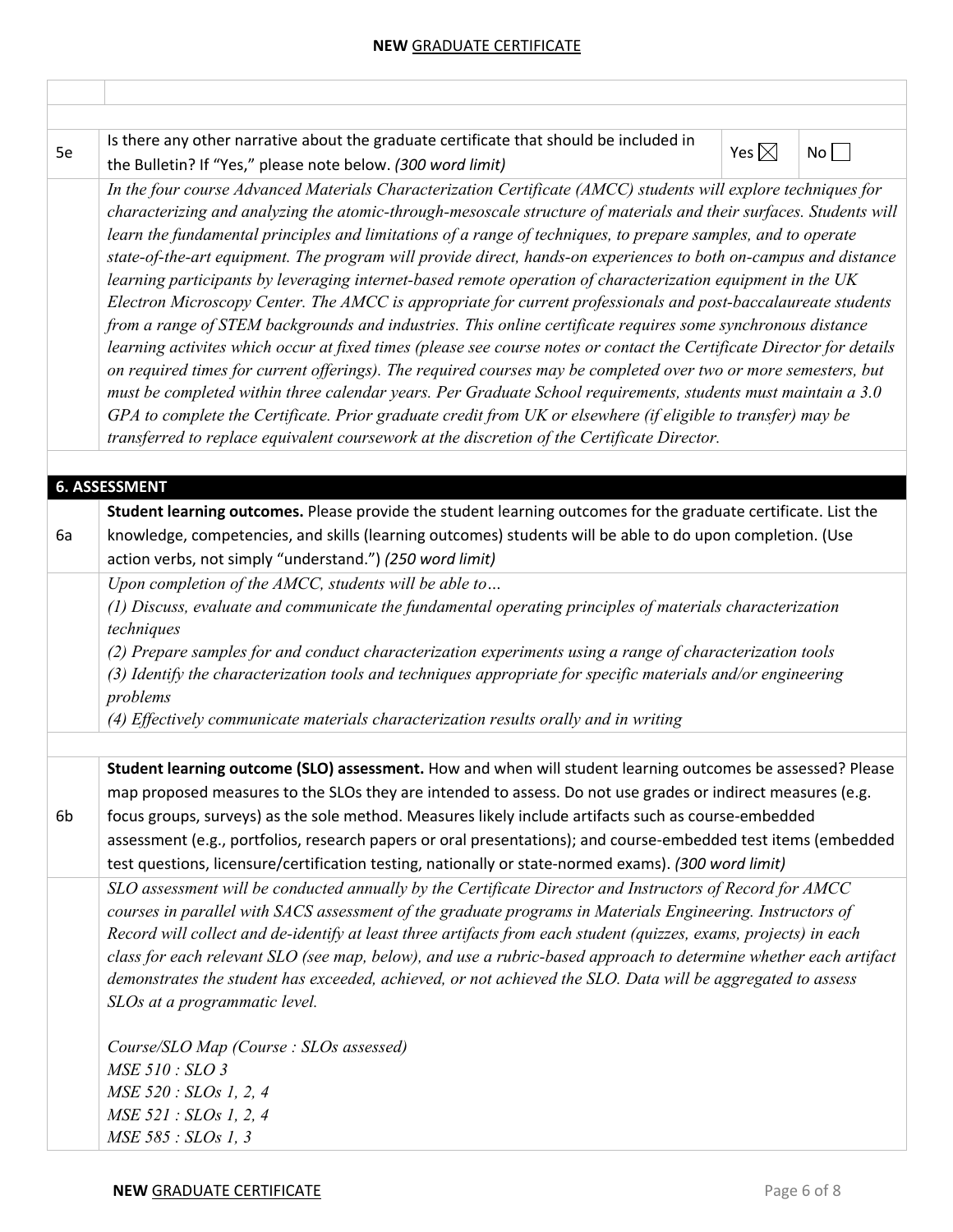|    |                                                                                                                                                                                                                                        |          |  |                                        | Certificate outcome assessment <sup>7</sup> . Describe evaluation procedures for the proposed graduate certificate. Include |  |  |
|----|----------------------------------------------------------------------------------------------------------------------------------------------------------------------------------------------------------------------------------------|----------|--|----------------------------------------|-----------------------------------------------------------------------------------------------------------------------------|--|--|
| 6c |                                                                                                                                                                                                                                        |          |  |                                        | how the faculty of record will determine whether the program is a success or a failure. List the benchmarks, the            |  |  |
|    |                                                                                                                                                                                                                                        |          |  |                                        | assessment tools, and the plan of action if the program does not meet its objectives. (250 word limit)                      |  |  |
|    |                                                                                                                                                                                                                                        |          |  |                                        | The number of Certificate awardees and completion rate will be used to determine program success. The program               |  |  |
|    |                                                                                                                                                                                                                                        |          |  |                                        | will be deemed successful if the 3-year rolling average number of awardees is stable or increasing over a 5-year            |  |  |
|    |                                                                                                                                                                                                                                        |          |  |                                        | comparison window AND if the student completion rate is $\ge$ = 75%. If the number of awardees is declining, the            |  |  |
|    |                                                                                                                                                                                                                                        |          |  |                                        |                                                                                                                             |  |  |
|    | Certificate Director will work with Instructors of Record to evaluate interest in the characterization techniques                                                                                                                      |          |  |                                        |                                                                                                                             |  |  |
|    | taught in required courses, adjusting these as demand indicates. In addition the Certificate Director will work with                                                                                                                   |          |  |                                        |                                                                                                                             |  |  |
|    | College recruiting staff and Dean's Office to improve marketing of the Certificate. If completion rates fall below<br>the benchmark, the Certificate Director and Instructors of Record will determine likely causes of non-completion |          |  |                                        |                                                                                                                             |  |  |
|    | and adjust course content and/or delivery to better meet student needs.                                                                                                                                                                |          |  |                                        |                                                                                                                             |  |  |
|    |                                                                                                                                                                                                                                        |          |  |                                        |                                                                                                                             |  |  |
|    | 7. OTHER INFORMATION                                                                                                                                                                                                                   |          |  |                                        |                                                                                                                             |  |  |
| 7a | Is there any other information about the graduate certificate to add? (150 word limit)                                                                                                                                                 |          |  |                                        |                                                                                                                             |  |  |
|    |                                                                                                                                                                                                                                        |          |  |                                        |                                                                                                                             |  |  |
|    |                                                                                                                                                                                                                                        |          |  |                                        |                                                                                                                             |  |  |
|    | 8. APPROVALS/REVIEWS                                                                                                                                                                                                                   |          |  |                                        |                                                                                                                             |  |  |
|    |                                                                                                                                                                                                                                        |          |  |                                        | Information below does not supersede the requirement for individual letters of support from educational unit                |  |  |
|    |                                                                                                                                                                                                                                        |          |  |                                        | administrators and verification of faculty support (typically takes the form of meeting minutes).                           |  |  |
|    | <b>Reviewing Group</b>                                                                                                                                                                                                                 | Date     |  |                                        |                                                                                                                             |  |  |
|    | <b>Name</b>                                                                                                                                                                                                                            | Approved |  | <b>Contact Person Name/Phone/Email</b> |                                                                                                                             |  |  |
|    |                                                                                                                                                                                                                                        |          |  |                                        |                                                                                                                             |  |  |
|    |                                                                                                                                                                                                                                        |          |  |                                        | (Within College) In addition to the information below, attach documentation of department and college approval.             |  |  |
| 8a |                                                                                                                                                                                                                                        |          |  |                                        | This typically takes the form of meeting minutes but may also be an email from the unit head reporting                      |  |  |
|    | department- and college-level votes.                                                                                                                                                                                                   |          |  |                                        |                                                                                                                             |  |  |
|    |                                                                                                                                                                                                                                        |          |  | Ϊ<br>$\sqrt{2}$                        |                                                                                                                             |  |  |
|    |                                                                                                                                                                                                                                        |          |  |                                        |                                                                                                                             |  |  |
|    |                                                                                                                                                                                                                                        |          |  |                                        |                                                                                                                             |  |  |
|    |                                                                                                                                                                                                                                        |          |  |                                        |                                                                                                                             |  |  |
|    |                                                                                                                                                                                                                                        |          |  |                                        |                                                                                                                             |  |  |
| 8b | (Collaborating and/or Affected Units)                                                                                                                                                                                                  |          |  |                                        |                                                                                                                             |  |  |
|    |                                                                                                                                                                                                                                        |          |  |                                        |                                                                                                                             |  |  |
|    |                                                                                                                                                                                                                                        |          |  |                                        |                                                                                                                             |  |  |
|    |                                                                                                                                                                                                                                        |          |  |                                        |                                                                                                                             |  |  |
|    |                                                                                                                                                                                                                                        |          |  |                                        |                                                                                                                             |  |  |
|    |                                                                                                                                                                                                                                        |          |  |                                        |                                                                                                                             |  |  |
|    |                                                                                                                                                                                                                                        |          |  |                                        |                                                                                                                             |  |  |
|    |                                                                                                                                                                                                                                        |          |  |                                        |                                                                                                                             |  |  |
|    |                                                                                                                                                                                                                                        |          |  |                                        |                                                                                                                             |  |  |
|    |                                                                                                                                                                                                                                        |          |  |                                        |                                                                                                                             |  |  |
|    |                                                                                                                                                                                                                                        |          |  | Τ<br>$\sqrt{2}$                        |                                                                                                                             |  |  |
|    |                                                                                                                                                                                                                                        |          |  |                                        |                                                                                                                             |  |  |
| 8c | (Senate Academic Council)                                                                                                                                                                                                              |          |  | <b>Date Approved</b>                   |                                                                                                                             |  |  |
|    |                                                                                                                                                                                                                                        |          |  |                                        | <b>Contact Person Name</b>                                                                                                  |  |  |

 $^7$  This is a plan of how the certificate will be assessed, which is different from assessing student learning outcomes.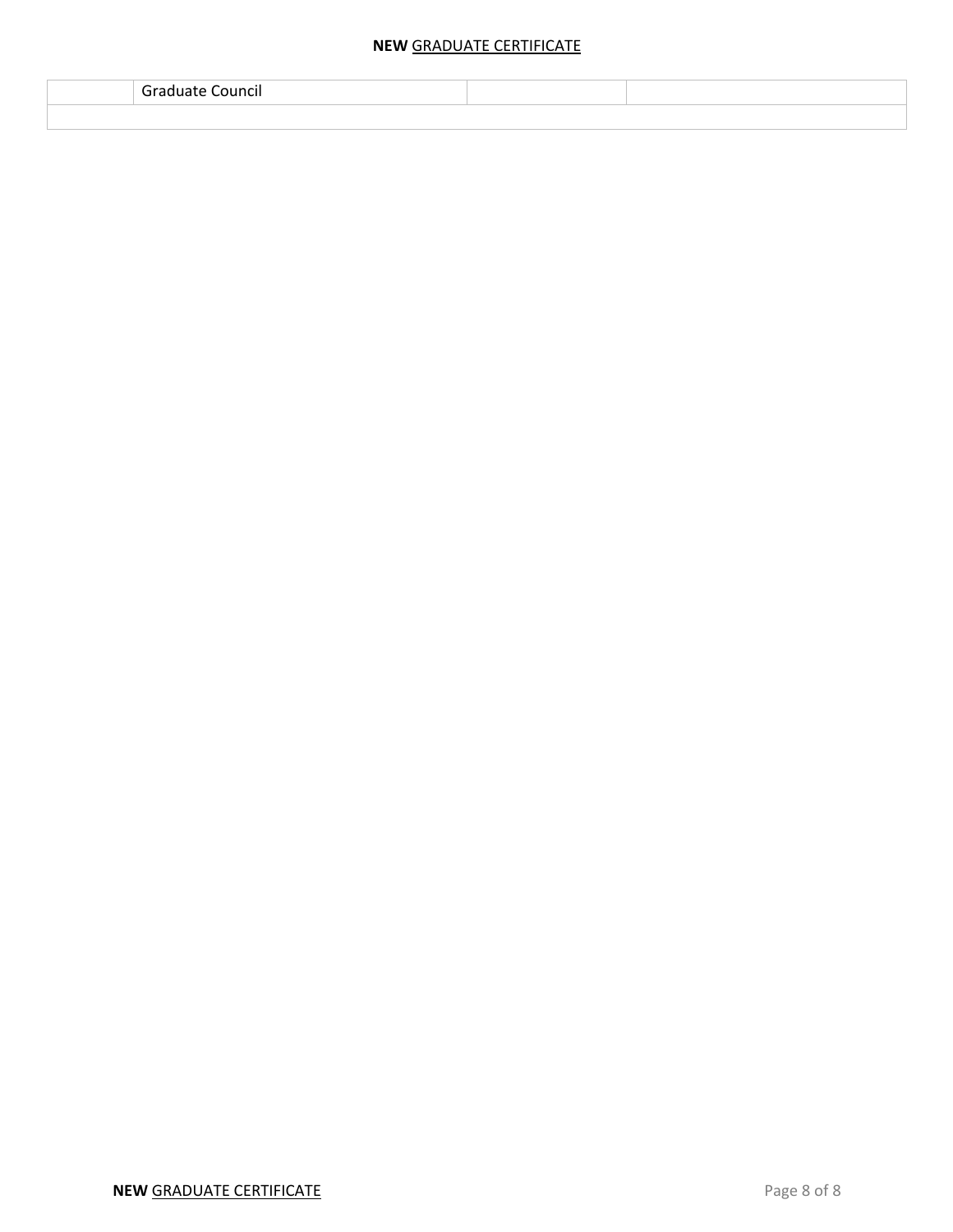

#### **University of Kentucky College of Engineering**

*Office of the Dean* 377 Ralph G. Anderson Building Lexington, KY 40506-0503 P: 859-257-4582 F: 859-257-5757 www.engr.uky.edu

December 18, 2018

Dr. Matthew J. Beck Associate Professor and Director of Graduate Studies, Materials Engineering Department of Chemical & Materials Engineering University of Kentucky

Re: Letter of Support for the new graduate certificate in Advanced Materials Characterization

# Dear Matt,

The UK Electron Microscopy Center (EMC) is pleased to support the Materials Engineering program's proposed Advanced Materials Characterization Certificate (AMCC), the creation of MSE 510 (Structure of Materials), MSE 520 (Advanced Materials Characterization: Imaging and Surface Science Techniques), and MSE 521 (Advanced Materials Characterization: Diffraction and Spectroscopy Techniques), and the addition of an online option to the existing MSE 585 (Materials Characterization Techniques) course.

The AMCC will leverage the more than \$8M in state-of-the-art characterization equipment recently installed in the EMC, and support continued growth in connections between the EMC and local and regional industry. The AMCC will fill a significant need for post-baccalaureate training in a range of research- and industry-relevant characterization techniques.

The EMC is committed to supporting implementation of the AMCC on an ongoing basis by allowing students pursuing the certificate access to the EMC. EMC staff will directly participate in developing the three new courses offered in the program, and Dr. Nico Briot will teach two of the courses, one in each Fall semester, and one in each Spring semester. In addition, EMC staff are already working with UK IT to take advantage of new "over-the-internet" remote operation modes available on certain EMC equipment. This operational mode will serve a core "hands-on" component of the online AMCC courses.

I am pleased to have been part of the initial planning for the AMCC. We have worked together over the past few months developing the AMCC concept. After I initially proposed a Characterization Certificate to Interim Dean Holloway in Summer 2018, I was happy to work with you to submit a concept proposal to the Provost's call for new online programs earlier this Fall. Now that the proposal has been selected for funding and support by the University, I look forward to continued collaboration with you, Dr. Briot, and Dr. Cochell as we develop the full online course materials for the certificate.

Finally, I anticipate initial enrollment of ~5 students, combining pre-career post-baccalaureate students and current professionals. Enrollments of ~10 students per year would be my expected steady-state for the relatively near future, with potential to grow beyond that!

# see blue.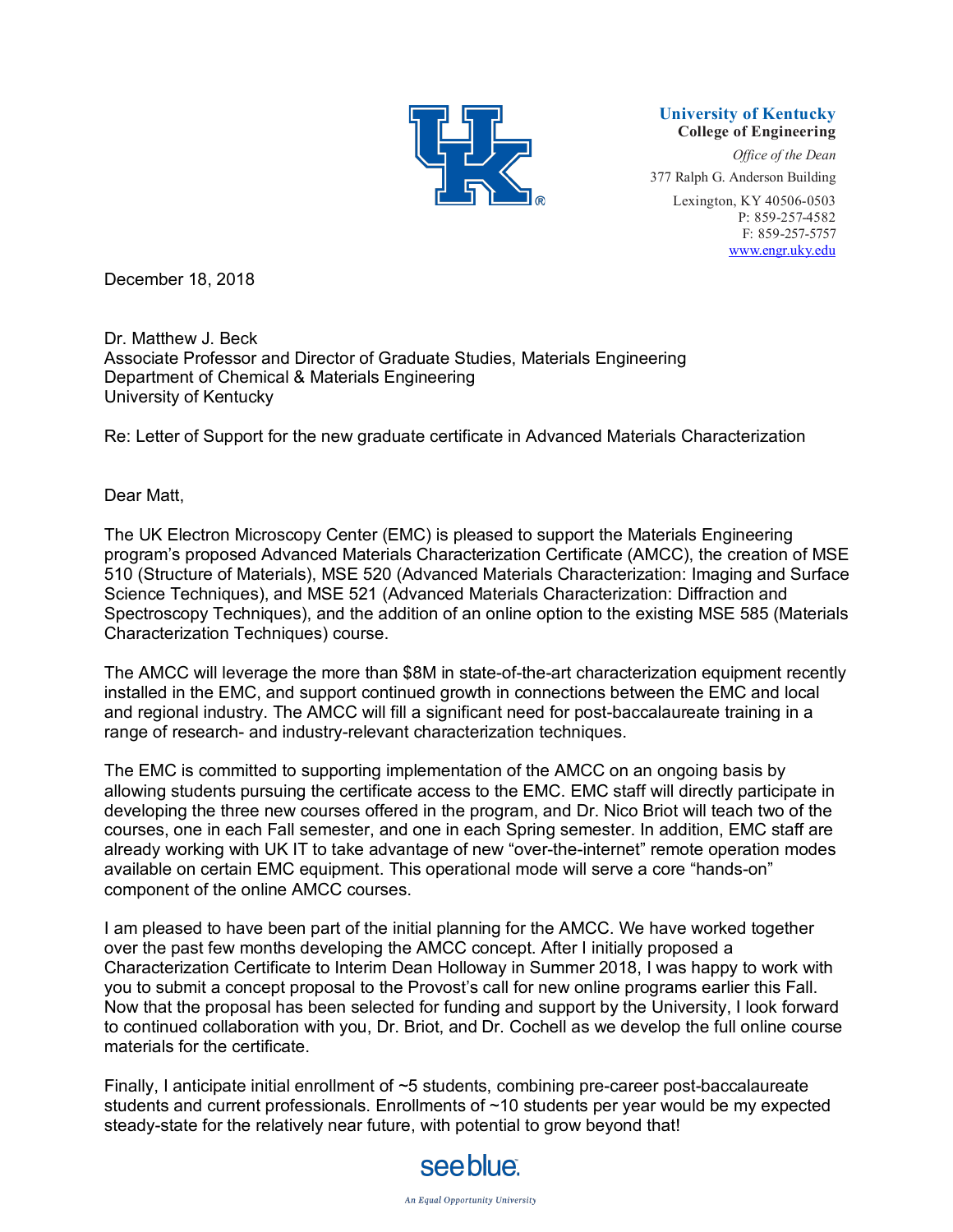The AMCC is a great match for how we would like to grow involvement with the EMC, and is a great addition the Materials Engineering program.

Sincerely,

John Balk

John Balk, PhD, PE Director, Electron Microscopy Center Associate Dean for Research and Graduate Studies Professor, Chemical and Materials Engineering



An Equal Opportunity University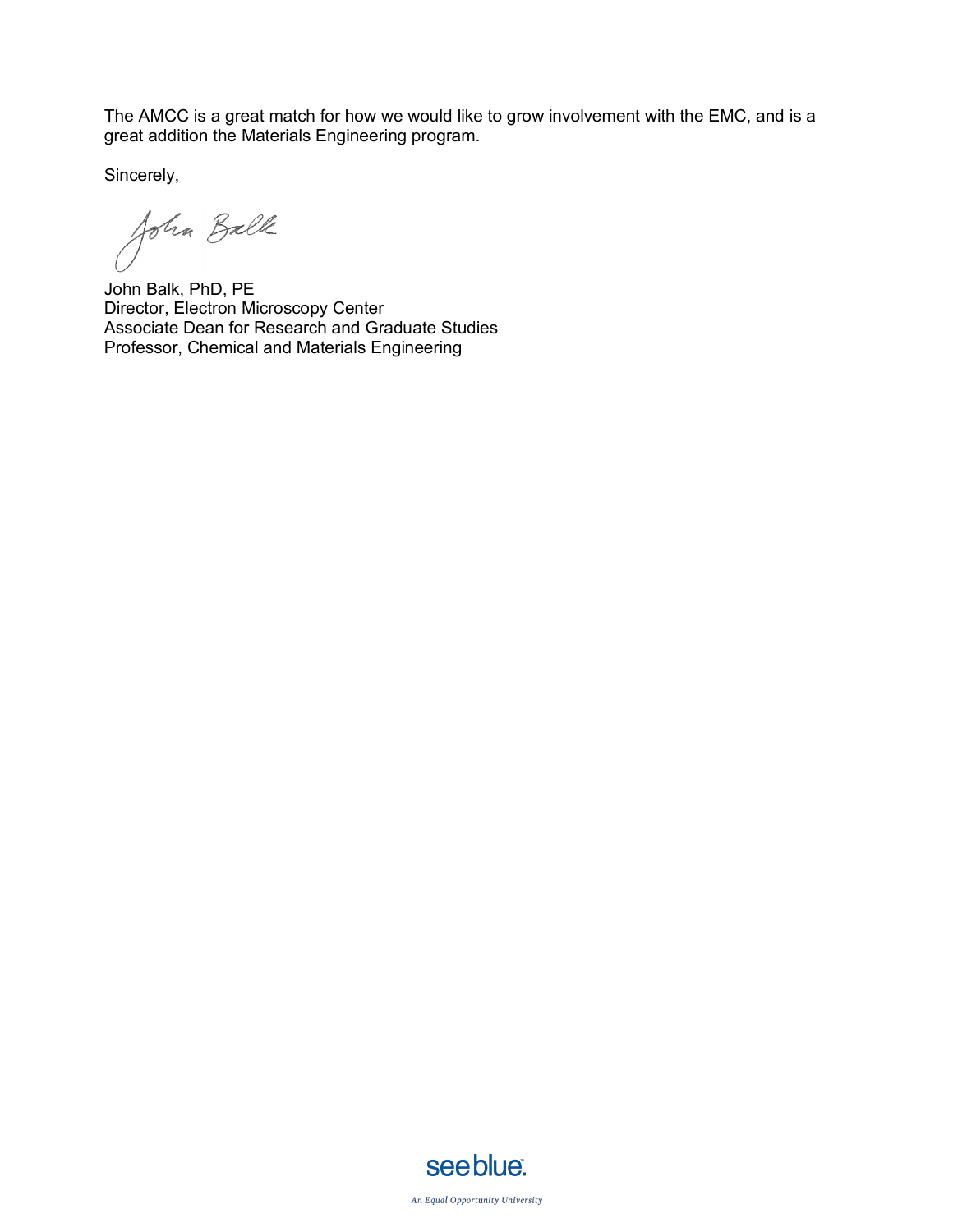

## **Department of Chemical and Materials Engineering**

*177 Anderson Hall Lexington, KY 40506-0046 (859) 257-5507 douglass.kalika@uky.edu* 

January 2, 2019

TO: Office of the Dean, UK College of Engineering

RE: Proposed Graduate Certificate in Advanced Materials Characterization

This memo is to confirm formal approval of the proposed graduate certificate in Advanced Materials Characterization by the faculty of the Department of Chemical and Materials Engineering. The proposed graduate certificate curriculum and associated courses were presented to the CME faculty at a scheduled faculty meeting on December 7, 2018. Paducah faculty participated via teleconference. At the conclusion of the presentation (by Profs. Beck and Balk), the faculty voted unanimously to approve the certificate, contingent upon subsequent electronic circulation of the formal proposal document and course syllabi.

On December 18, all formal documents were circulated to the faculty electronically, and no further comments or concerns were expressed. The certificate proposal was considered formally approved at the conclusion of the circulation period, effective December 24, 2018.

Sincerely,

Br D. Kuh

Douglass S. Kalika, Professor and Chair Department of Chemical and Materials Engineering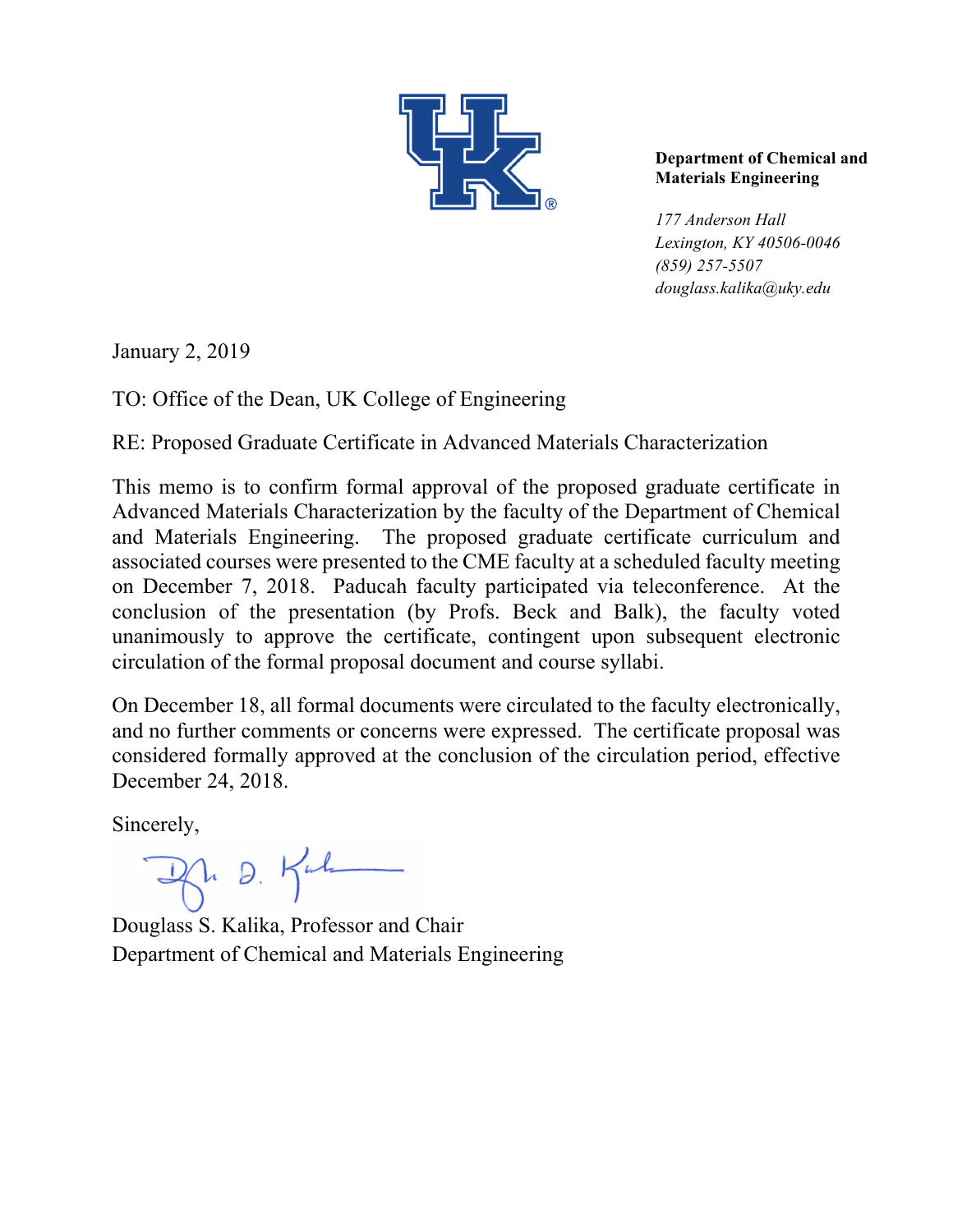| From:    | Pearson, RaeAnne                                                                                                                            |
|----------|---------------------------------------------------------------------------------------------------------------------------------------------|
| To:      | Brandenburg, Barbara                                                                                                                        |
| Cc:      | Weber, Annie                                                                                                                                |
| Subject: | Notification of intent for Graduate Certificate in Advanced Materials Characterization, GCERT1, Post-baccalaureate<br>Certificate (40.1001) |
| Date:    | Tuesday, January 22, 2019 10:10:33 AM                                                                                                       |

Dear Barbara Brandenburg ,

Thank you for submitting a Notification of intent for **Graduate Certificate in Advanced Materials Characterization, GCERT1, Post-baccalaureate Certificate (40.1001)**.

My email will serve 2 purposes: 1.) Next steps for SACSCOC, and 2.) Verification and notification that you have contacted OSPIE—a Senate requirement for proposal approval.

1. **Next steps for SACSCOC:** None required

2. **Verification that OSPIE has reviewed the proposal:** Based on the documentation presented the proposed program does not constitute a substantive change as defined by the University or SACSCOC, the university's regional accreditor. Therefore, no additional information is required by the Office of Strategic Planning & Institutional Effectiveness at this time. The proposed program change(s) may move forward in accordance with college and university-level approval processes.

*IMPORTANT: Certificates (undergraduate and graduate) will be added to the CPE Inventory once they have been approved by the University Senate. For degree programs, an NOI will be submitted by the Office of Strategic Planning and Institutional Effectiveness to CPE and you will need to work closely with our office to ensure that your proposal meets all external CPE requirements and deadlines.*

Should you have any questions or concerns about UK's substantive change policy and its procedures, please do not hesitate to contact our office.

Office of Strategic Planning & Institutional Effectiveness University of Kentucky [Visit the Office of Strategic Planning and Institutional Effectiveness Website](https://na01.safelinks.protection.outlook.com/?url=https%3A%2F%2Fproxy.qualtrics.com%2Fproxy%2F%3Furl%3Dhttp%253A%252F%252Fwww.uky.edu%252FIE%26token%3D8YTPYDxhO%252FvnoQ3FXkSXWLetX0TTIOyUQOwgwrjlGBY%253D&data=02%7C01%7Cbarbara.brandenburg%40uky.edu%7C4c7173d14a0f4bd1ae7708d6807bc0df%7C2b30530b69b64457b818481cb53d42ae%7C0%7C0%7C636837666331461048&sdata=APPzrvG3%2FjeirXzvGsvkE14gpCNELheHB9jvsRuICQo%3D&reserved=0)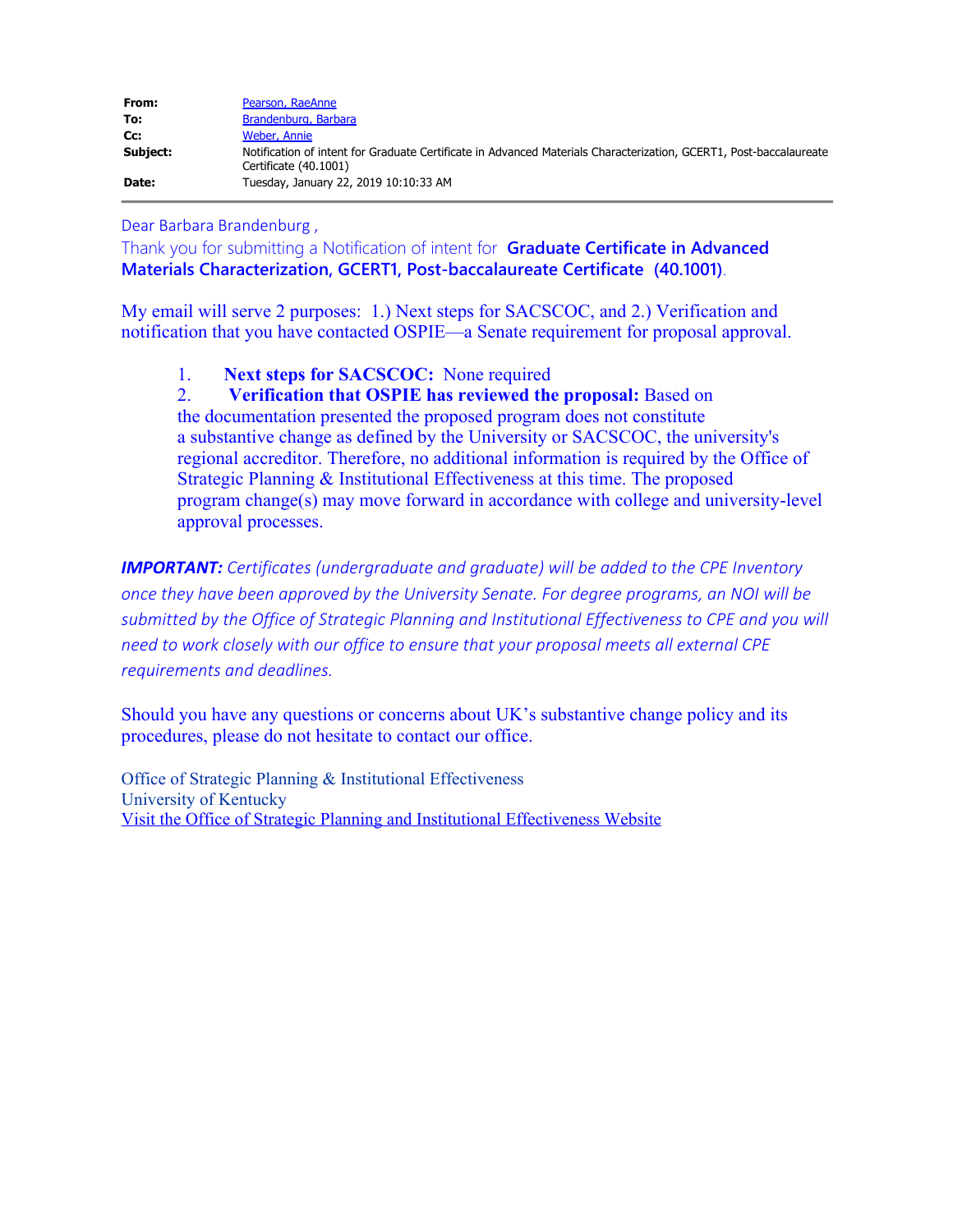

# **University of Kentucky<br>College of Engineering**

Office of the Dean

351 Ralph G. Anderson Bldg. Lexington, KY 40506-0503 P: 859-257-1687 F: 859-257-5727 www.engr.uky.edu

January 18, 2019

To Whom It May Concern:

This letter is to confirm that the faculty of the College of Engineering has reviewed and approved the attached proposal for a graduate certificate in Advanced Materials Characterization in Engineering. The faculty reviewed the proposal documents via email and there were no concerns raised.

If you have any questions, please contact me.

Sincerely,

Kinly W a

Kimberly Anderson, Ph.D. Associate Dean for Administration and **Academic Affairs**